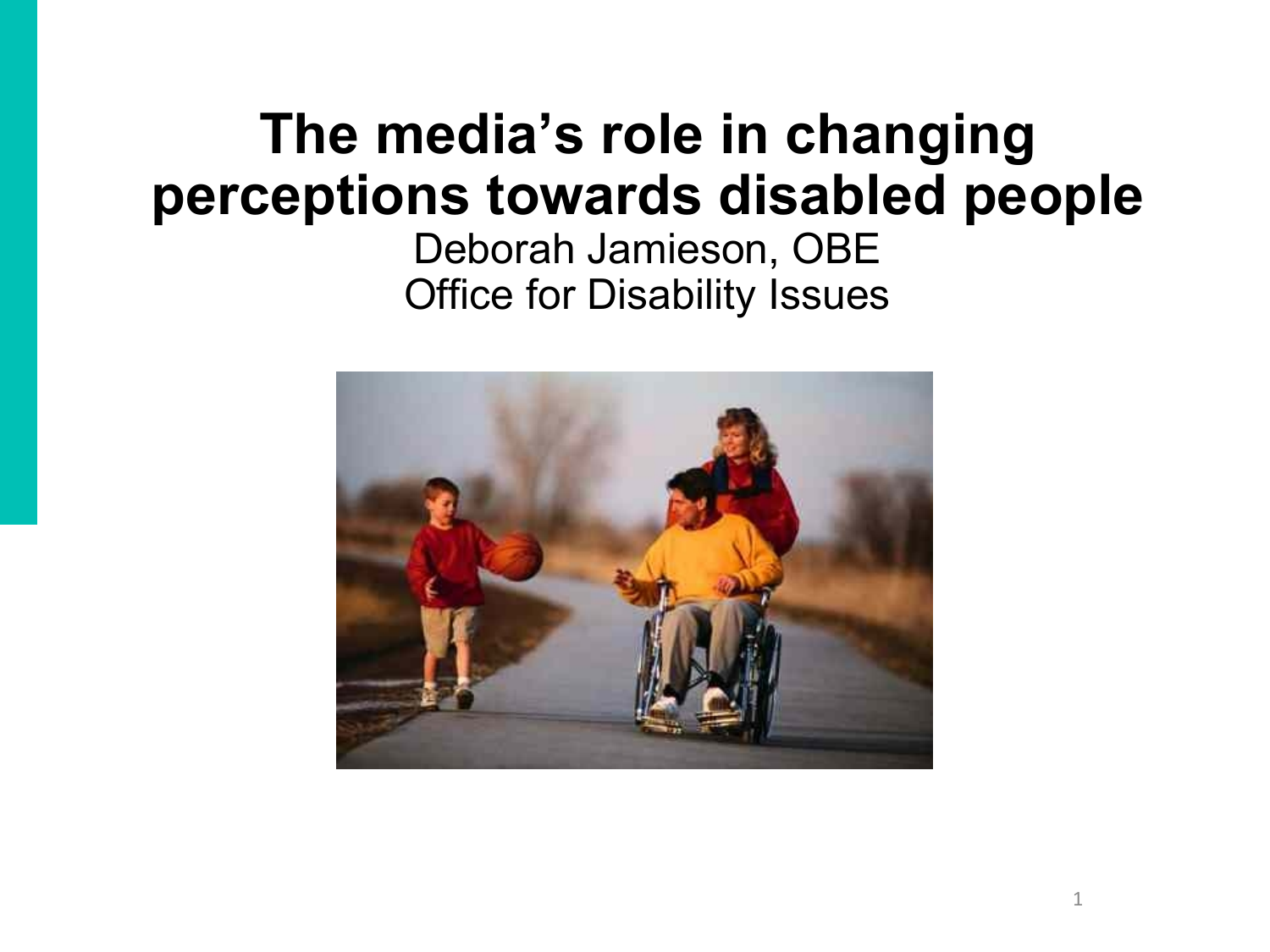### *Visible metaphors can be powerful ways of fixing concepts in peoples minds'-RNIB*

Importance;

**Attitudes are seen to play a key role in achieving equality & inclusion** because it may translate into behaviour towards an individual or group

> **Raising motivation and expectation**-only 9% of employers think that there is usually a strong business case for hiring a disabled person

**The use of positive language and images -** focussing on the people, rather than just the impairments - can help to improve both the public image and the self-image of disabled people.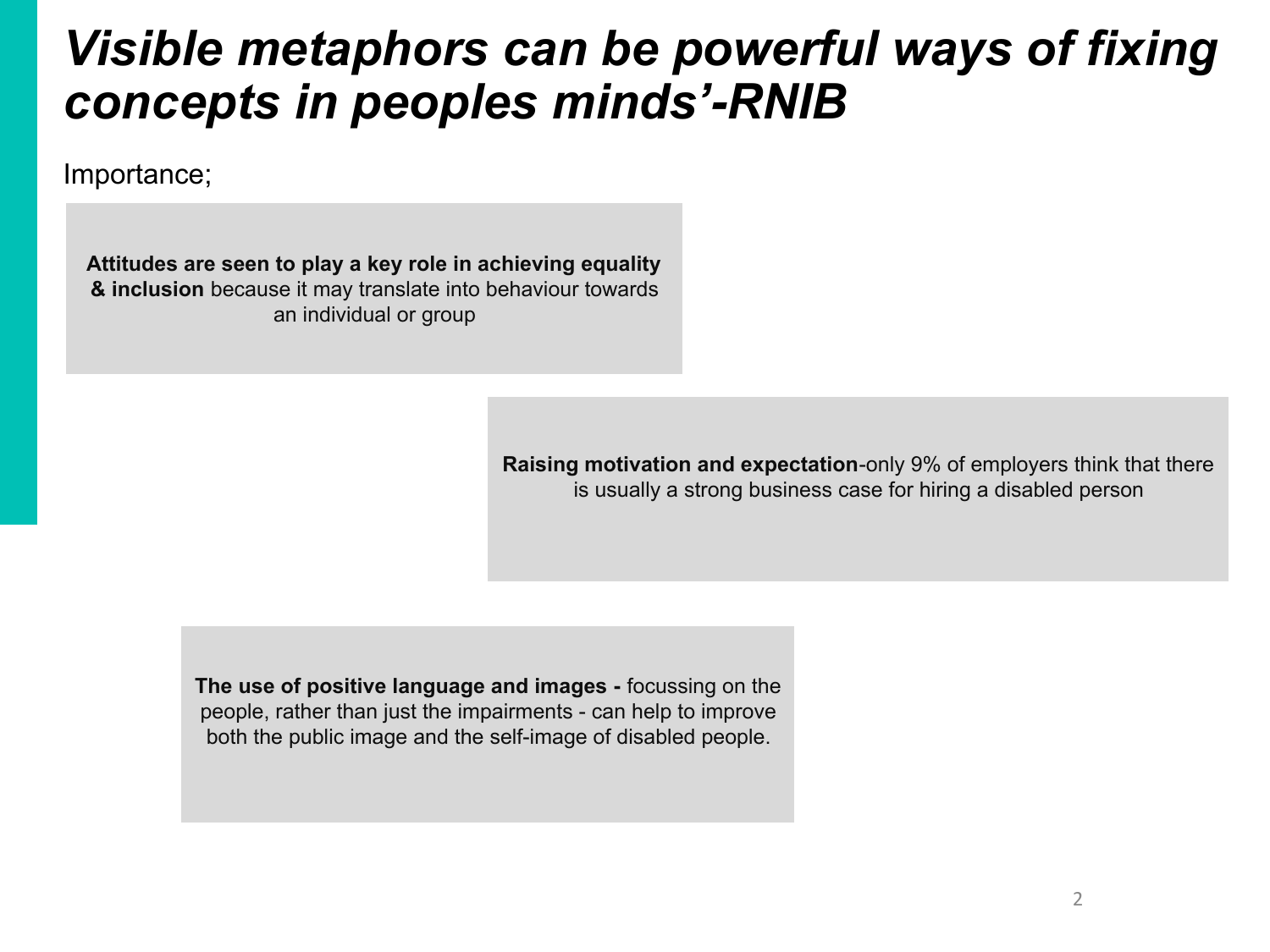# **Making people more aware of disability**

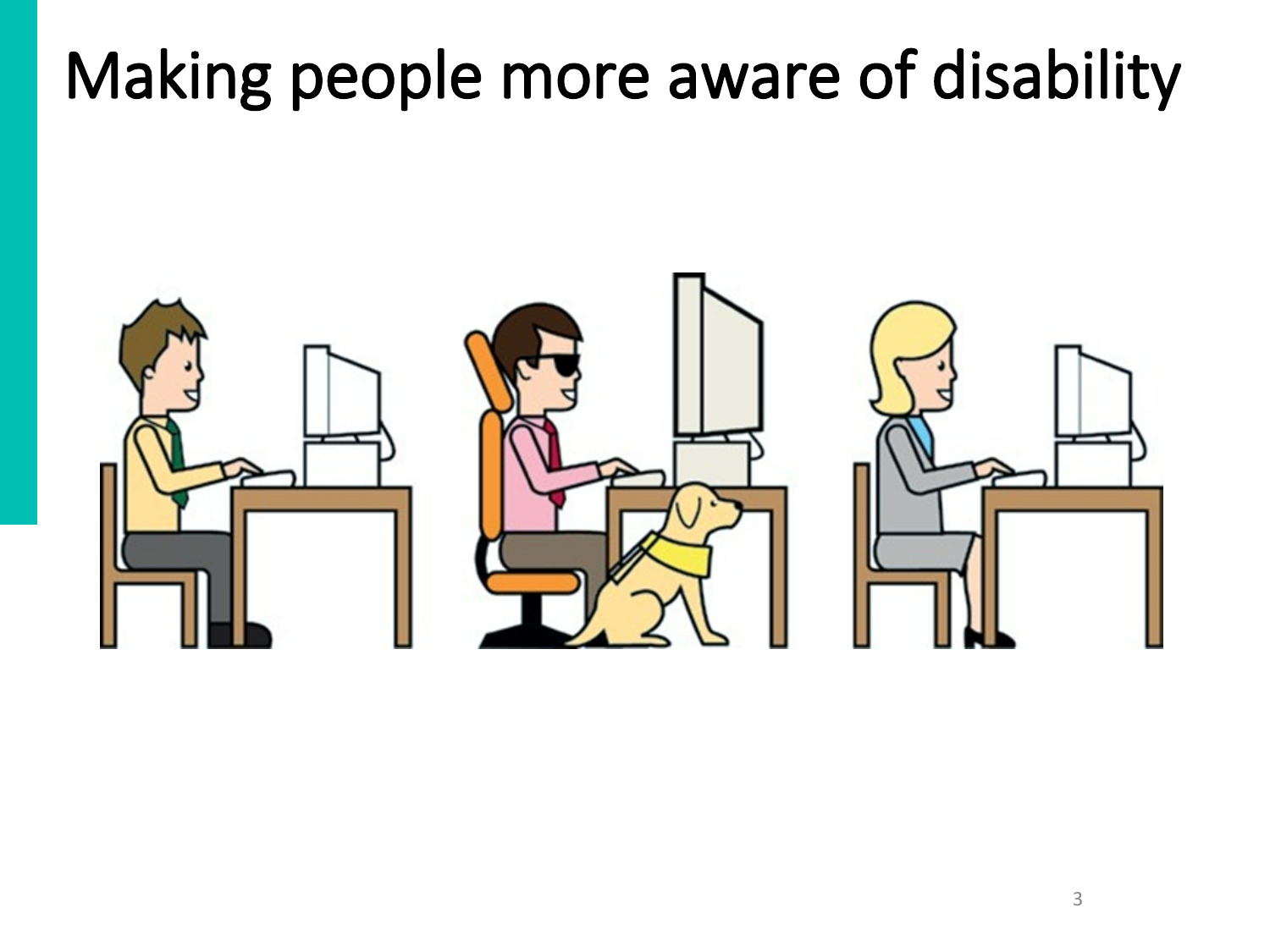**'***The very fact that previous representations of disability have been narrow, confused and unimaginative leaves the way open for disabled writers and film makers. What we can produce can blow the past away***."**

- Disabled people over the years have been marginalised within and through the media.
- This is starting to improve, especially post Para Olympics and with sector champion/Broadcasting sector work

### **Key challenges**;

- The media still tends to use the medical model of disability
- The focus is on the **impairment** more than the individual
- Disabled people are **under-represented** both in terms of employment in the media & portrayal in the media
- Lots of media forms are **inaccessible**
- Mainstream media **do not consistently recognise** the disabled art, media culture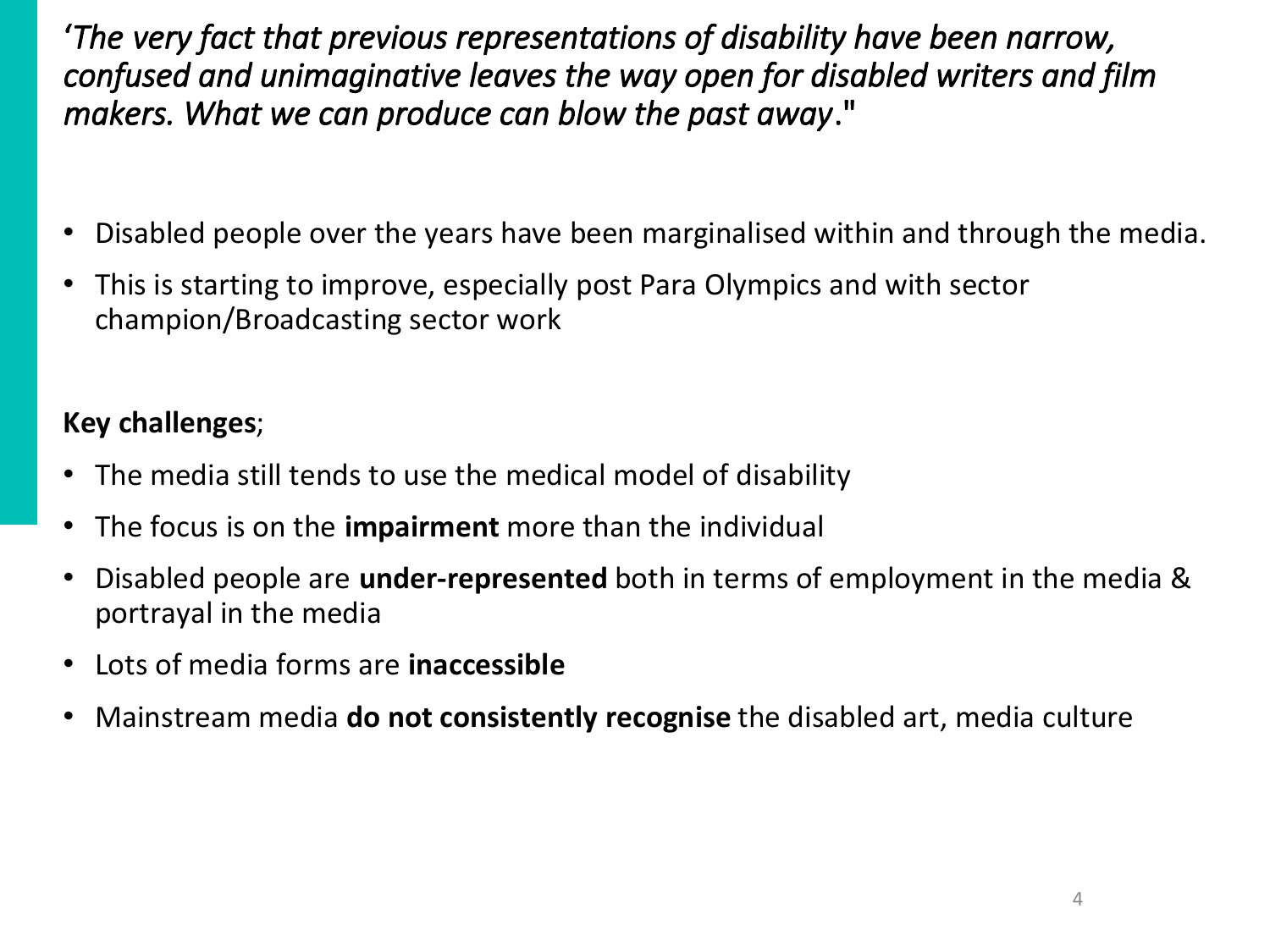## **Evidence of the problem we are trying to address:**

British Attitudes Survey (BSAS)-many respondents expressed views that suggest **they see disabled people as less capable** than non-disabled people

(BSAS)-Disabled people were more likely to feel that it is a health condition alone that prevents disabled people from living a full life 'We need an **equality of experience**'

Diamond annual diversity data (2017**)-in Broadcasting**  only 6.5% are disabled on/off screen



"Everyday equality is about ensuring that disabled people aren't made to feel inferior, aren't treated unfairly, aren't overlooked because of their impairment or condition. **It's about fairness, justice and rights** – at home, at school, at work and in our communities. -Scope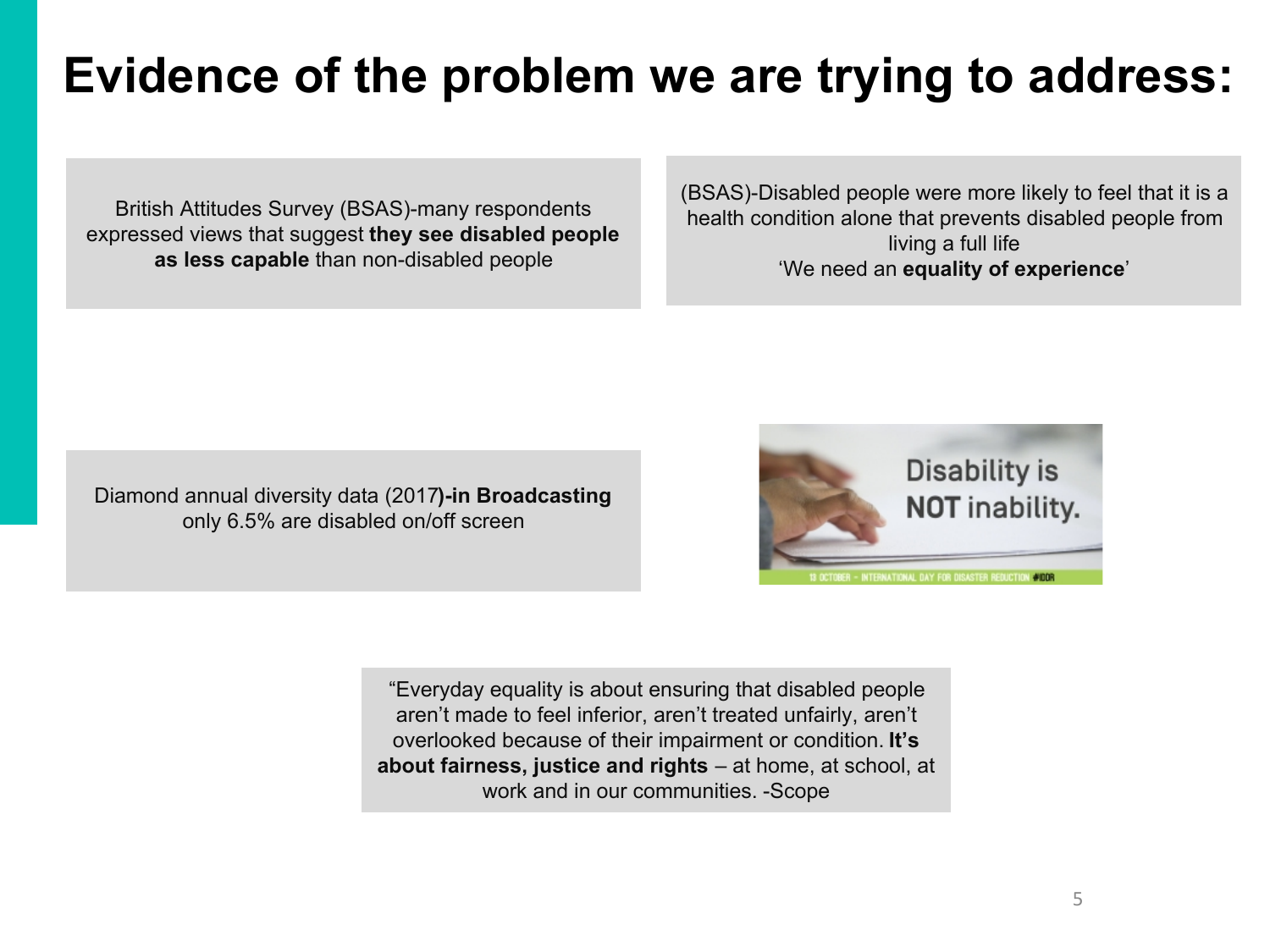## **Incentivising good practice, deterring discrimination**

'*The Green Paper acknowledges that there is a significant way to go to ensure buy-in of necessary actors, bodies & stakeholders across society to achieve the action needed to monumentally shift attitudes & outcomes for disabled people*…' MS Society

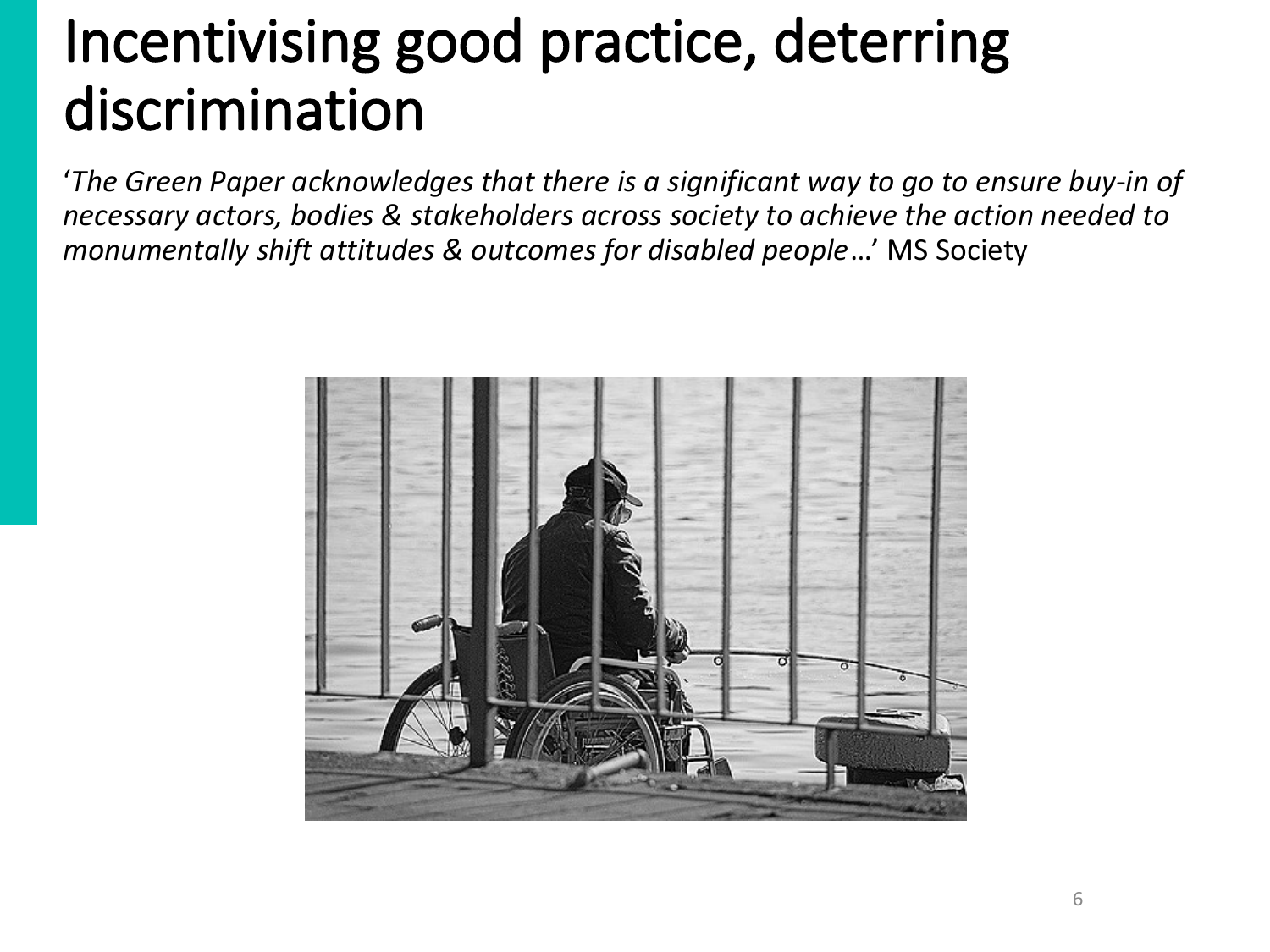### **Views from Stakeholders-response to the Green Paper on Work, Health & Disability**

#### What they want;

| 'Need to explicitly address stigma and discrimination,<br>the Government should be guided by approaches such as<br>Time to Change & See Meneed to champion a lived<br>experience led approach to stigma and discrimination'-<br><b>RCPCH</b> | 'It was suggested that a campaign with high profile<br><b>figures</b> with disabilities would highlight the skills and<br>expertise of disabled people and the fact they are capable<br>of achieving and maintaining senior role.'-Caritas |
|----------------------------------------------------------------------------------------------------------------------------------------------------------------------------------------------------------------------------------------------|--------------------------------------------------------------------------------------------------------------------------------------------------------------------------------------------------------------------------------------------|
| "Create real and lasting change, which will only come<br>about by changing societal & cultural attitude'-VAL                                                                                                                                 | 'Movement is needed away from the implicit assumption of<br>the current system and culture-that there is 'something<br>wrong with unemployed people' to understanding the<br>support mechanisms needed-BPS                                 |
| 'Fight stigma & encourage disclosure. Challenge<br>negative attitudes'-ACAS                                                                                                                                                                  | 'Understanding the disadvantages disabled people face is<br>a good place to start. We need to stop seeing disabled<br>people as a problem'-Occupational Health & Wellbeing 9<br>Jan 2017                                                   |
| <b>Engage the media in a positive campaign to show the</b><br>ekille that neonle with disabilities have and the contributions                                                                                                                |                                                                                                                                                                                                                                            |

skills that people with disabilities have and the contributions they can and are making to the place of work'-United Response, from GP Consultation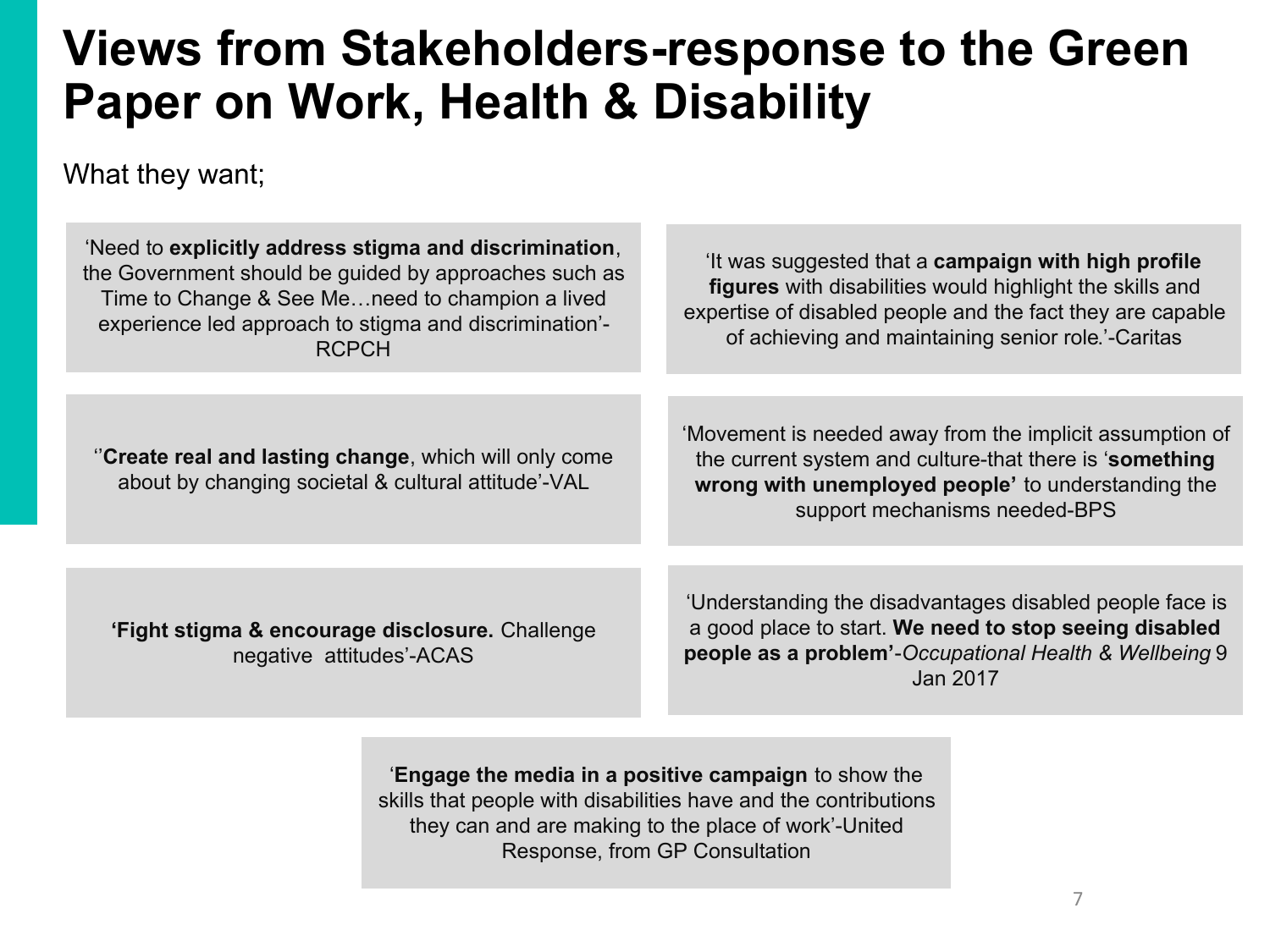## **Some ways to make disabled people more visible as active participants in social life**

- **Normalising** public perceptions by making disable people visible
- **Promoting positive success stories** of 'heros' and ordinary people
- **Improving knowledge and business perceptions** of disabled peoples capabilities

#### **See the economic value-challenge stereotypes**

- Challenge stereotypes-such as seen as less economically successful & hard/expensive to engage
- Advertising/business should recognise the spending power of disabled people.
- The UK's 11.9 million disabled people are said to have disposable income collectively worth £80bn.

#### **Employ more disabled people in broadcasting sector**

- Broadcasters to use disabled people as actors, presenters, screen writers and in story lines
- Disabled actors are being trained
- Agencies have disabled actors/models on their books
- Marketing companies use disabled actors to show the diverse appeal of their products

#### **Story-telling important**

- Ordinary people's stories demonstrate the possible
- Disabled icons eg. MP's, stars, models, business leaders influence cultural perceptions of capability, difference
- Fashion influences public perception of beauty & difference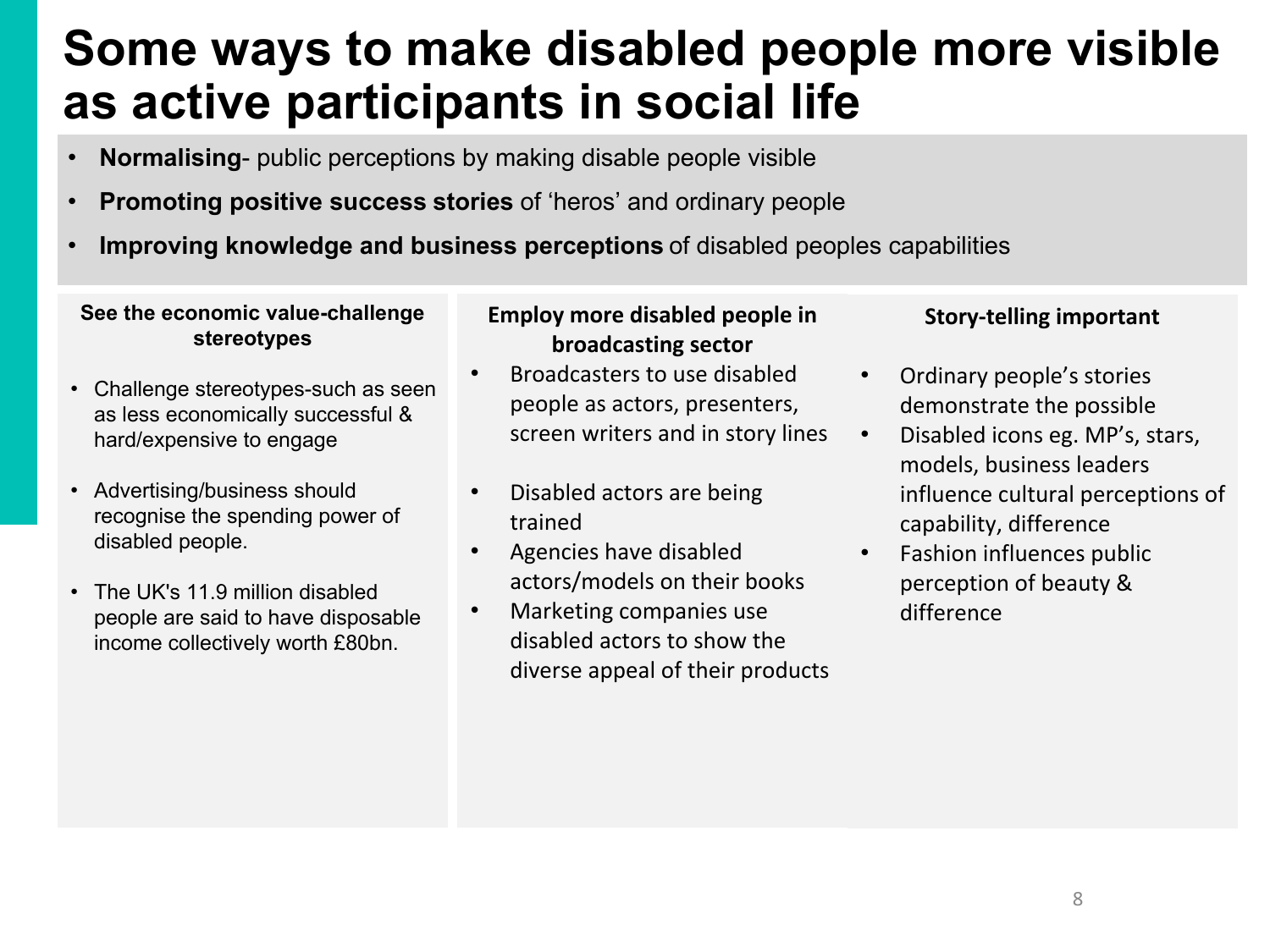**Role models & images in media-promoting greater social awareness of people with disabilities –in work, sports and television**





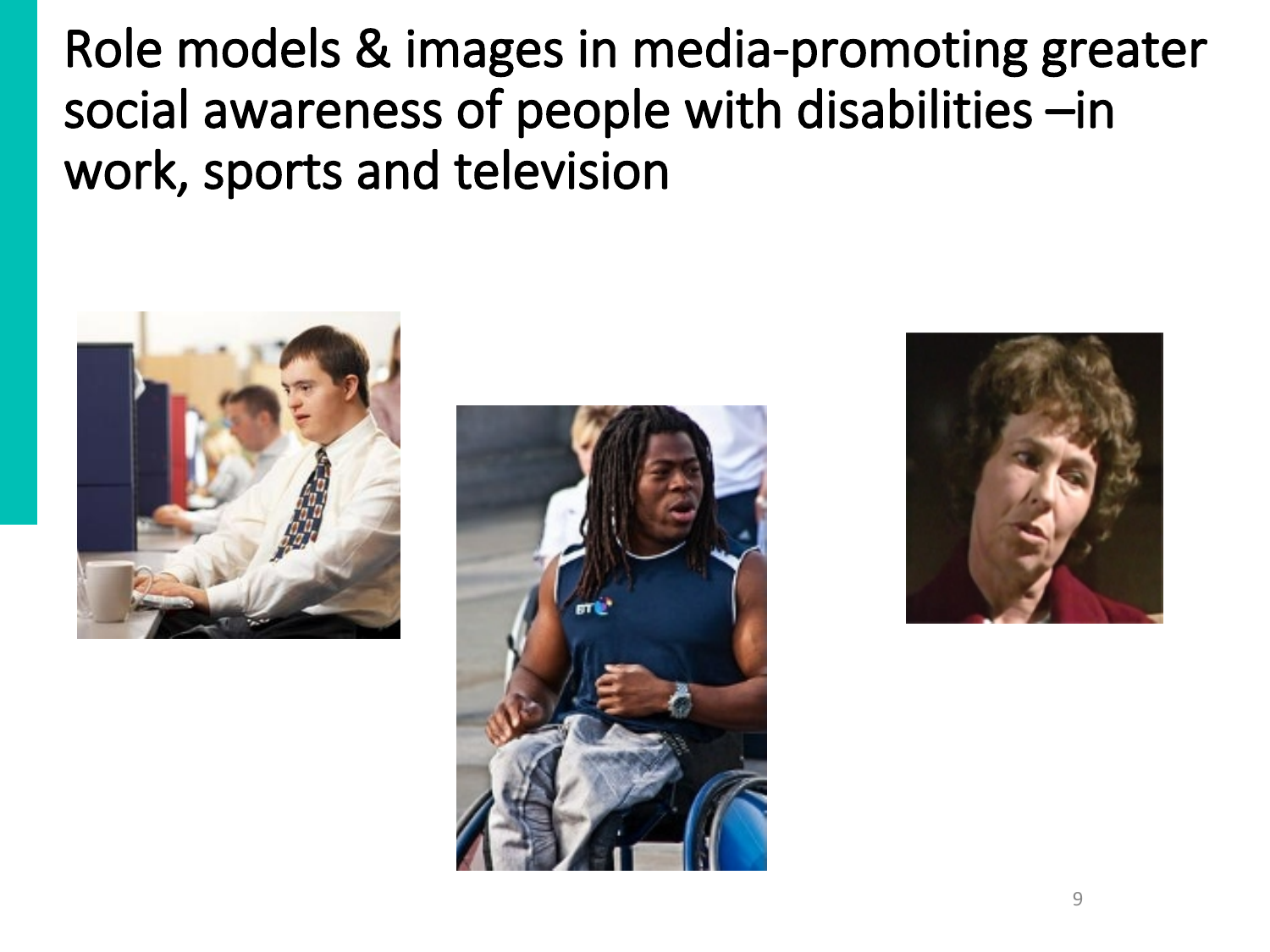# **Strictly fans praise 'inspirational' Jonnie**

- JONNIE BE GOOD! Strictly Come Dancing's Jonnie Peacock praised as an 'inspiration' after dancing a jive on brand new blade leg
- High social media traffic-over 1.1m on Linked in day after

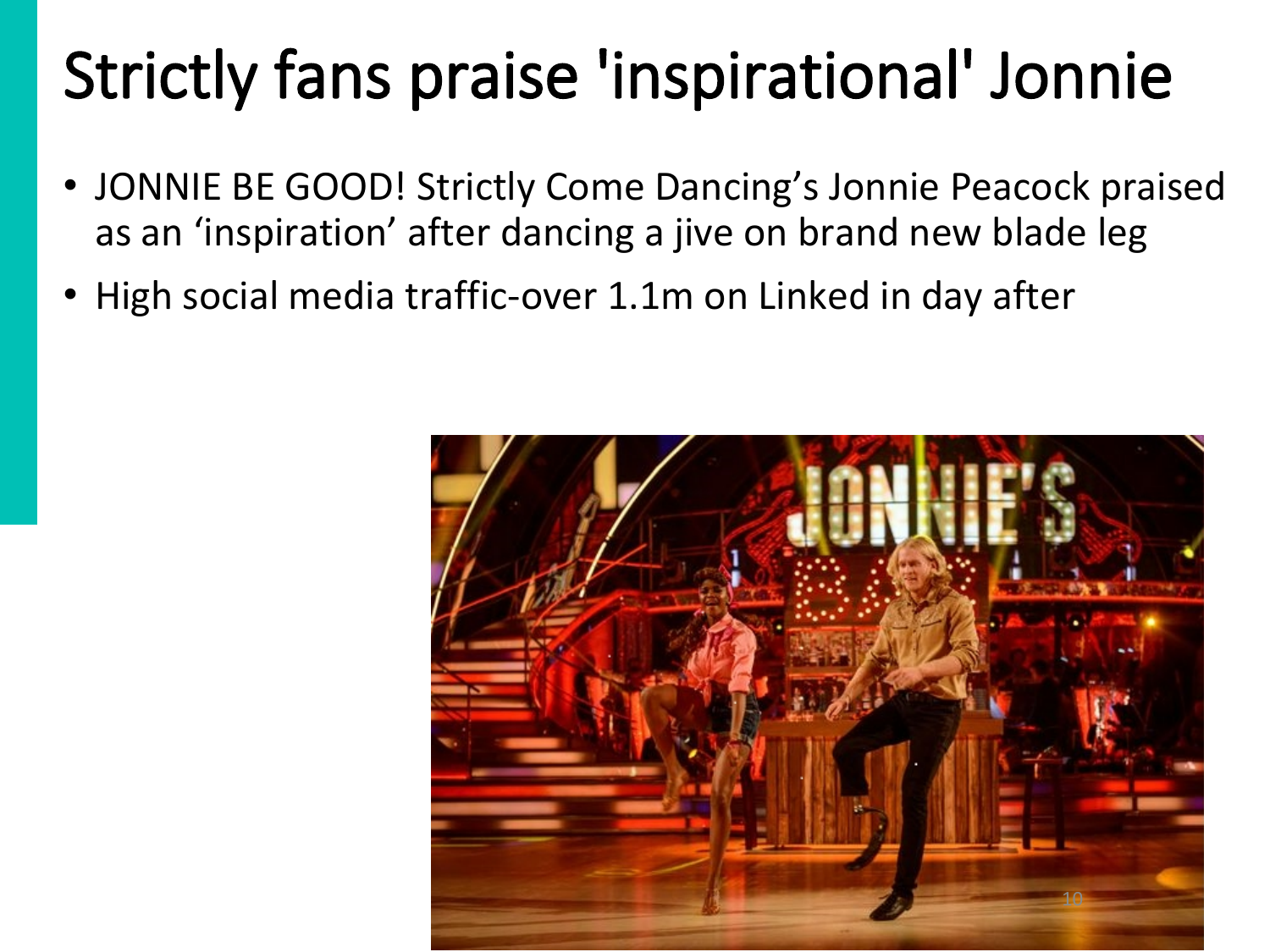## **Ad Campaign of the Week: Volkswagen Ad Features Art from Blind Photographer**

The Volkswagen ad featuring Pete Eckert a blind photographer. The visuals and style behind the ad could help people see the brand as more modern and innovative. Seen as the '**best advert of all time**'. To create the photos, Eckert started by exploring the car with his hands, feeling and tapping to get a sense of its shape and form before photographing it in darkness with a long-exposure camera. He then moved around the Arteon with a series of coloured lights to create the vivid, kinetic-feeling 'halo' of colour that you can see in the finished photos.